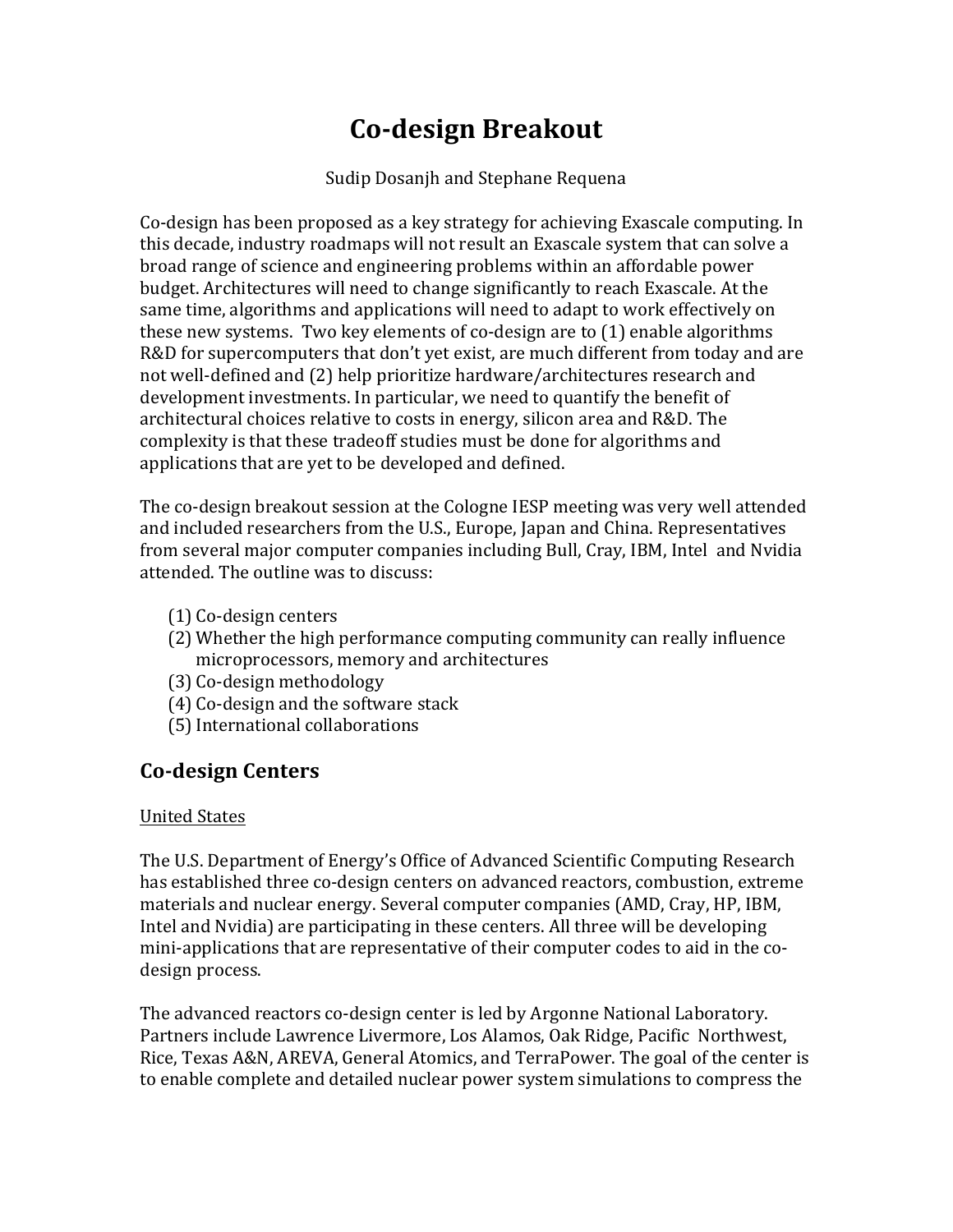nuclear regulatory timeline by guiding expensive experimental efforts, to prototype new designs, to study accident scenarios, and to narrow design margins.

The Combustion co-design center is led by Sandia National Laboratories. Partners include NREL, Los Alamos, Lawrence Livermore, Lawrence Berkeley, Oak Ridge, Stanford, Georgia Tech, University of Utah and University of Texas. The goal of the center is to  $(1)$  redesign all aspects of the combustion simulation process from core simulation and analysis methodology to programming models and languages to enable high-fidelity combustion simulations on exascale architectures and (2) identify key hardware features that have a critical impact on combustion simulation performance

The extreme materials co-design center is led by Los Alamos National Laboratory. Partners include Lawrence Livermore, Oak Ridge, Sandia, Stanford and Caltech. The goal of the center is to establish the interrelationship between hardware, middleware (software stack), programming models, and algorithms required to enable a productive exascale environment for multiphysics simulations of materials in extreme mechanical and radiation environments.

### Europe

One of the major recommendations of the FP7 EESI project (European Exascale Software Initiative<sup>1</sup>) disclosed during the Barcelona conference on October 2011 was to setup in Europe between 5 to 10 specific Co-design centers, starting with Life Sciences & Health, Climate and Earth Sciences and Engineering.

However there are already existing initiatives/projects in Europe which implement co-design methodologies on various domains:

- The 3 European Intel Exascale Labs established in Belgium<sup>2</sup>, France<sup>3</sup> and Germany are targeting co-design of specific applications in the field of space weather, Oil & Gas, Life Sciences and Particle Physics. The ECR (Exascale Computing Research) joint laboratory in France with Intel, CEA, GENCI and UVSQ is also implementing a full co-design methodology based on tools for automatic generation of codelets (or kernels/skeletons), performance characterization (based on static and dynamic analysis) and performance prediction using micro-benchmarks and simulators.
- CERFACS<sup>4</sup> is a French research organization that aims to develop advanced methods for the numerical simulation and the algorithmic solution of large scientific and technological problems of interest for research as well as

 

<sup>1</sup> http://www.eesi-project.eu/pages/menu/homepage.php

<sup>2</sup> http://www.exascience.com/

<sup>3</sup> http://www.exascale-computing.eu/

<sup>&</sup>lt;sup>4</sup> Centre Européen de Recherche et de Formation Avancée en Calcul Scientifique (www.cerfacs.fr)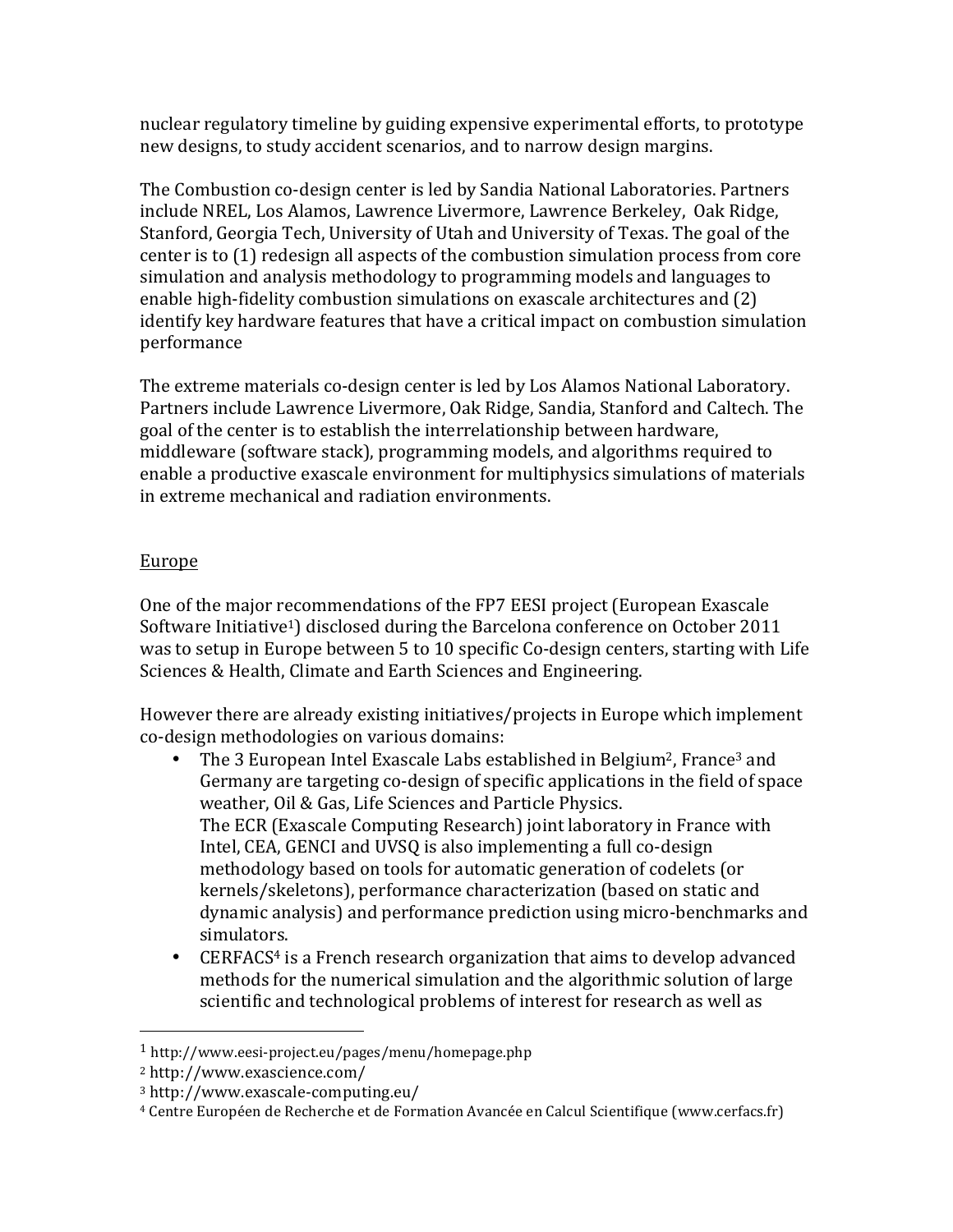industry. Like the US Co-esign center for combustion, CERFACS is very known for co designing with IFP and industrial partners (Snecma, AirLiquide, Alstom, ...) massive parallel CFD codes for hi-fidelity LES simulation applied to the combustion process (turbines or piston engines) or aerodynamics.

• The Swiss Platform for High-Performance and High-Productivity Computing (HP2C5) consists of domain science projects that are lead by research groups at Swiss universities and Institutes of the ETH Domain, and supported by a core group of scientific computing experts in the Lugano area. 

HP2C is jointly operated by the Swiss National Supercomputer Center (CSCS) and the Institute for Computational Sciences of the University of Lugano (USI). Current projects include DFT simulations, cosmology, fusion, climate or high-resolution earthquake modelisation.

- The JSC Simulation Laboratories6 at Juelich (Germany) are performing domain-specific research and support on scientific fields like Computational Biology, Molecular Systems, Plasma Physics and climate modeling.
- The Collaborative Research into Exascale Systemware, Tools and Applications (CRESTA<sup>7</sup>), a FP7 project leaded by EPCC with 12 more academic and industrial partners. CRESTA has two integrated strands: one focused on enabling a key set of co-design applications for exascale, the other focused on building and exploring appropriate systemware for exascale platforms.

The six co-design vehicles represent a group of applications used by European academia and industry to solve critical grand challenge issues, including: biomolecular systems, fusion energy, the virtual physiological human, numerical weather prediction and engineering

#### Japan

Japan will be launching a co-design effort that will be described at the next IESP meeting. Approximately three co-design subject areas are being identified.

#### China

China has embraced co-design as a key element of its strategy. This is partially based on the observation that applications are only achieving a small fraction of peak on current Petascale systems and this situation will likely only become worse in the future. Several application areas are being considered:

• Aircraft Design

 

• Spaceship 

<sup>5</sup> http://www.hp2c.ch

<sup>6</sup> http://www2.fz-juelich.de/jsc/simlabs

<sup>7</sup> http://www.cresta-project.eu/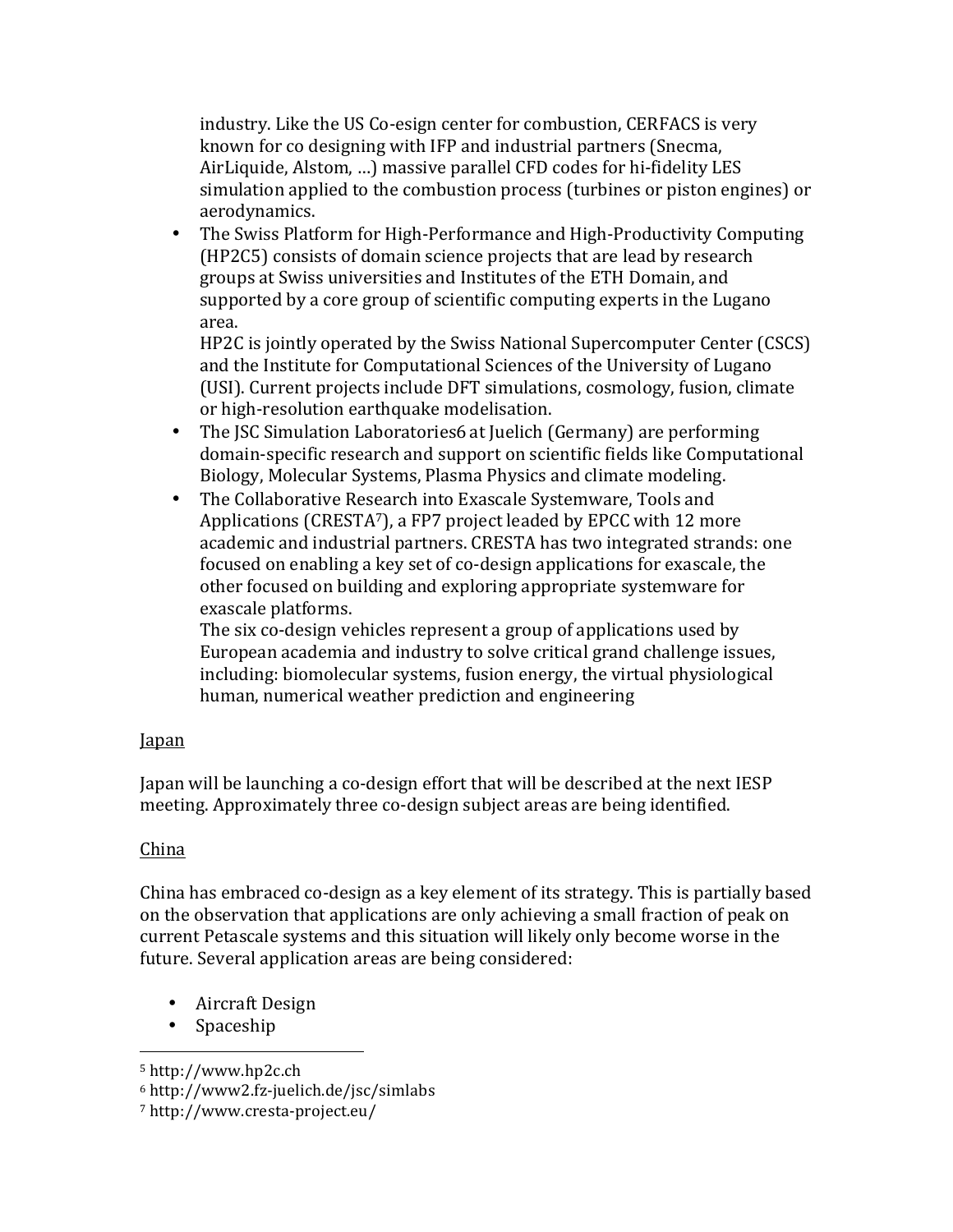- Drug Design
- Animation
- Mechanics of Giant Engineering Equipment
- Electromagnetic Environment Simulation
- New Type Material Design

## Can the high performance computing community really influence **microprocessors, memory and architectures?**

All the companies present (Bull, Cray, IBM, Intel and Nvidia) said that HPC is an important customer and that there are many opportunities to have influence. The longest lead time item is microelectronics. Networks can be influenced later in time. The shortest lead time is software (but key R&D must still be started early). The HPC community must understand and leverage industry roadmaps. We need the ability to do a deep dive and to develop abstractions. Frequent communication is needed and computer companies should be engaged early. There was considerable discussion about what is realistic. There was a strong sentiment that a realistic view must be developed between the systems and applications community and that, in particular, 128 PB of memory, was not realistic. The concern was that unrealistic targets might send the computer companies in a fundamentally wrong direction. It was also noted that the research for 2018 processors will be done during the next two years.

## **Co-design methodology**

Kernels (at the core level), compact applications (at the socket level and up to a few nodes), skeleton applications (at the system level) and full applications all have an important role. We must represent the breadth of applications and capture both current and future needs. However, we will still need permanent communication between these communities (vendors/hpc experts and end users). Compact and skeleton applications must evolve through co-design and their behavior needs to be validated against full applications. Kernels are most useful at an early stage in conjunction with simulators . Due to code complexity and the size of datasets, full applications are typically not used until prototype hardware is available.

Performance models, simulation and emulation are all critical. Also useful would be tools for automatically extracting kernels/skeletons and constructing performance models. Open simulation tools are needed that can interface to proprietary models and these tools should be

• Modular so that a variety of processor, network and memory models can be used